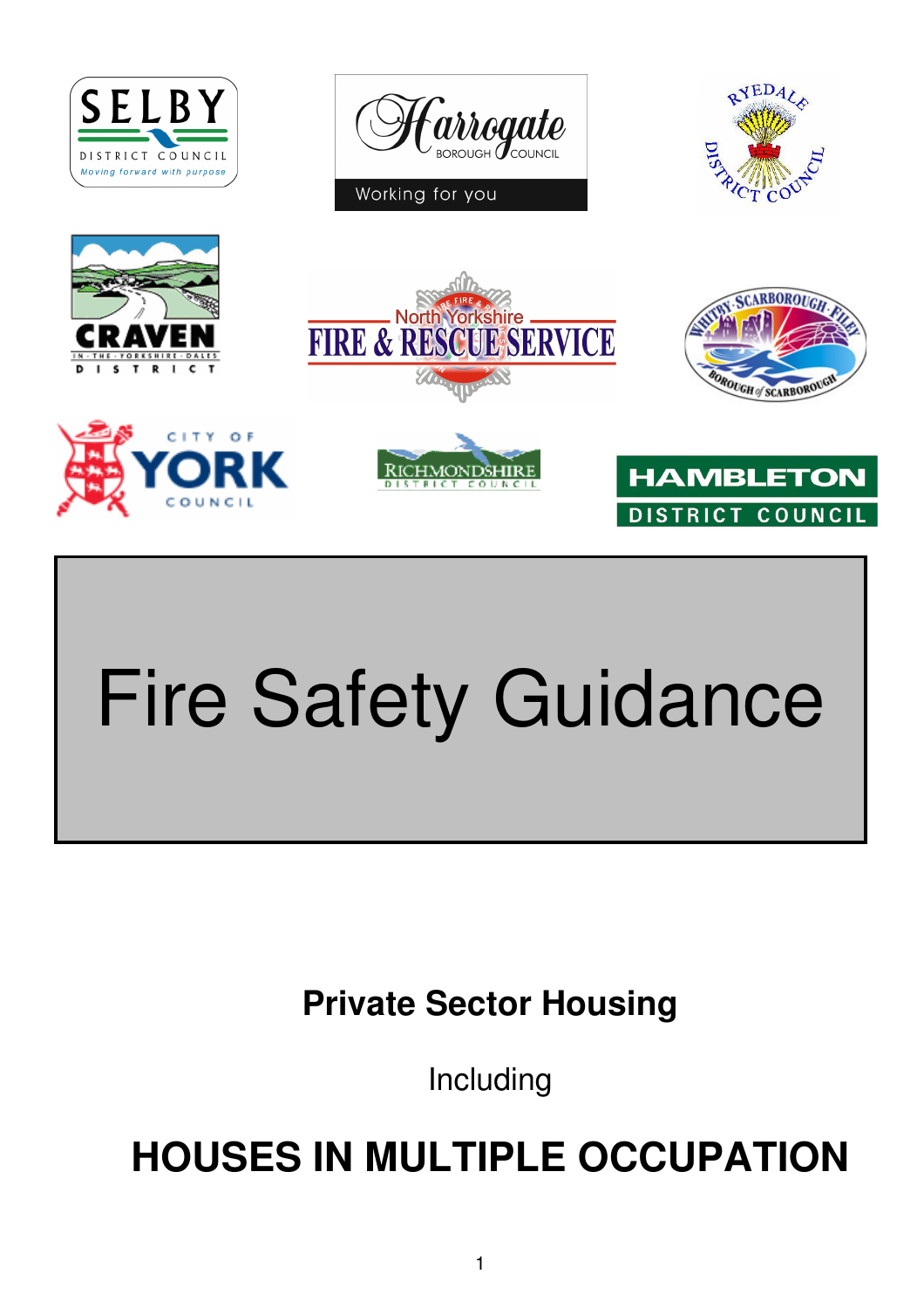### **HOW THIS GUIDANCE DOCUMENT IS TO BE USED**

This document is intended to give guidance on relevant fire safety provisions that the Local Authority, in consultation with the North Yorkshire Fire and Rescue Authority, feel would be necessary in private housing including houses in multiple occupation. This guidance is not a prescriptive standard and should not be used as such, any design of systems and necessary fire precautions should take into account a suitable fire risk assessment.

**This document is a generalised guide to the minimum fire precautions and means of escape in a range of typical houses in multiple occupation. More detailed guidance is provided in the LACORS document :- HOUSING – Fire Safety guidance on fire safety provisions for certain types of existing housing. Further guidance should be sought on any issues you are unsure about or situations where the premise has an unusual or more complex layout.** 

Owners should also be aware of the relevant sections of the Regulatory Reform (Fire Safety) Order 2005 and in particular the guidance document for fire safety risk assessments for sleeping accommodation which requires that all premises are subject to carry out a fire risk assessment and that the person responsible implements its findings. For more information see www.northyorksfire.gov.uk.

The fire risk assessment must be in writing where the premises are licensed or where 5 or more persons are employed to work, however, North Yorkshire Fire and Rescue Authority strongly recommends and advises that all fire risk assessments should be recorded or written down. (See attached risk assessment form).

Owners should have regard to the relevant parts of the latest edition of British Standards 5839 (fire alarm), 5266 (emergency lighting) and others as stated in this document. For more information see www.northyorksfire.gov.uk.

**The existing fire safety standards in the property may not be the same as those recommended, but as long as you can demonstrate that they meet an equivalent standard of fire safety, they are likely to be acceptable. If it is found that your existing arrangements are not satisfactory there may be other ways to comply with the requirements.** 

To help landlords understand the technical aspects of the guide each section is accompanied by a diagram showing typical layouts.

In relation to enforcement of fire safety the local authority will assess the risk under the Housing Act 2004, Housing Health and Safety Rating System (HHSRS) and take the most appropriate action, that being to serve a Hazard Awareness Notice, Improvement Notice or Prohibition Notice. However without prejudice to individual circumstances, it is unlikely that enforcement action would normally be taken against a property that complied with the recommendations of this guidance.

Please note that in respect of Houses in Multiple Occupation a 'Shared House' would normally be a dwelling occupied by a group of employees, students, friends or other related groups whilst a 'Bedsit' would normally constitute a number of separate tenancies who are relatively independent of each other.

For all new build properties or listed buildings, please consult your local authority building control department.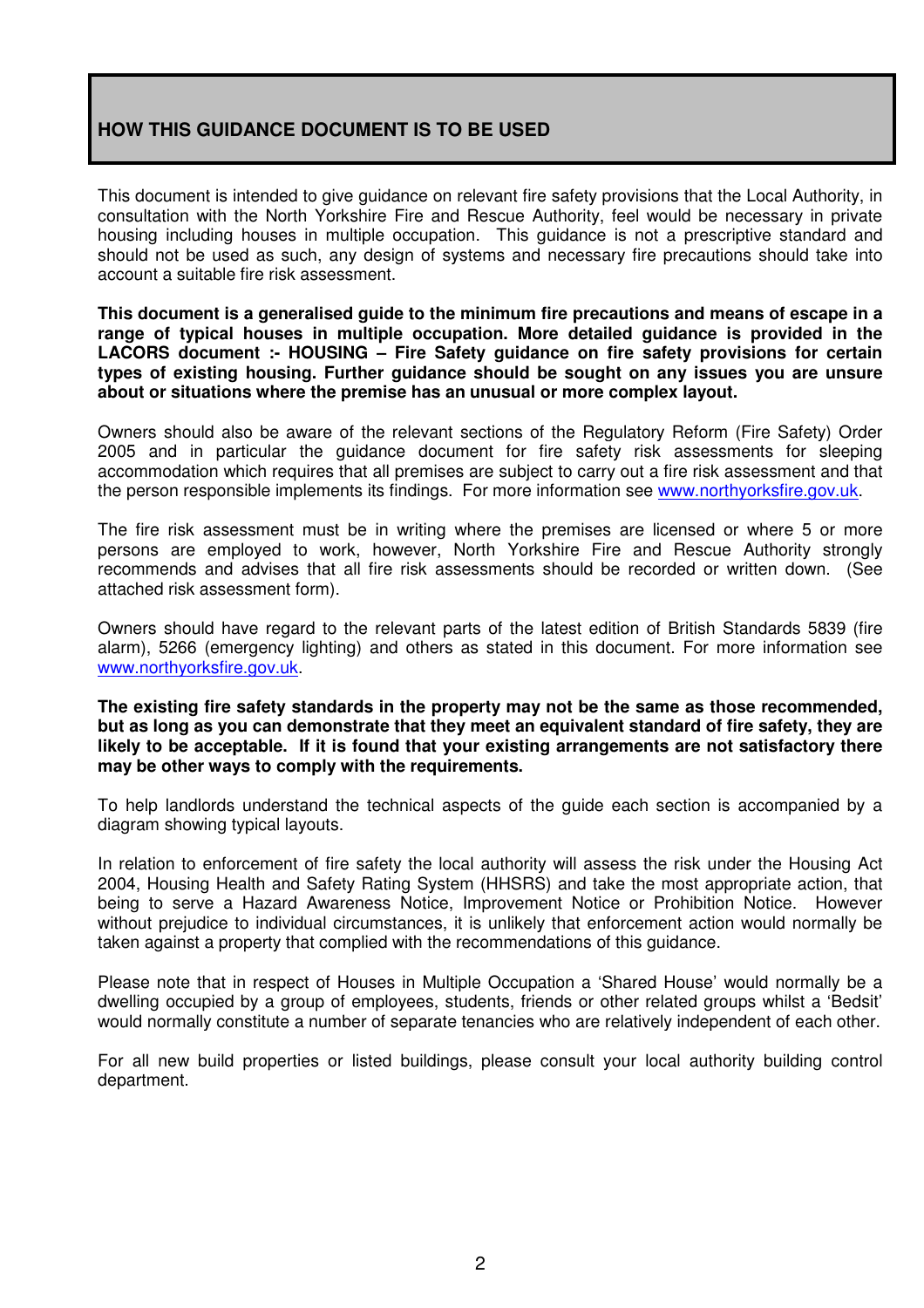**THIS DOCUMENT WAS PRODUCED BY THE NORTH YORKSHIRE DISTRICT AUTHORITIES, THE CITY OF YORK COUNCIL AND NORTH YORKSHIRE FIRE AND RESCUE AUTHORITY – the recommendations below should be considered in conjunction with Part C of the LACORS Guidance on Fire Safety Provisions for certain types of existing housing** 

| <b>1. TWO AND THREE STOREY HOUSES</b> | Single Family Houses, .i.e. Not a<br>House in Multiple Occupation. |
|---------------------------------------|--------------------------------------------------------------------|
|---------------------------------------|--------------------------------------------------------------------|

Two individuals or a resident owner plus up to two lodgers would also fall into this category.

- 1. Mains interlinked smoke detectors with integral battery back up on each level, in accordance with British Standard 5839, Part 6, Grade D system.
- 2. Sound well constructed and close fitting doors to all rooms off the hall and landings.
- 3. Sound conventional construction to the escape route.
- 4. In three storey houses or where the layout is poor for example, a bedroom constituting an inner room or a staircase descending into the kitchen, then consideration should be given to alternative or additional protection against fire such as:
	- The provision of one or more escape windows at first floor level accessible to all occupants.
	- A requirement to install a Grade D detection system, British Standard 5839 Part 6, incorporating mains interlinked smoke detectors on each level and possibly a heat detector in the kitchen.
	- The provision of a fire doorset to the kitchen to achieve  $\frac{1}{2}$  hour fire resistance. (for example where a staircase descends to a small lobby between kitchen and living room in a three storey property).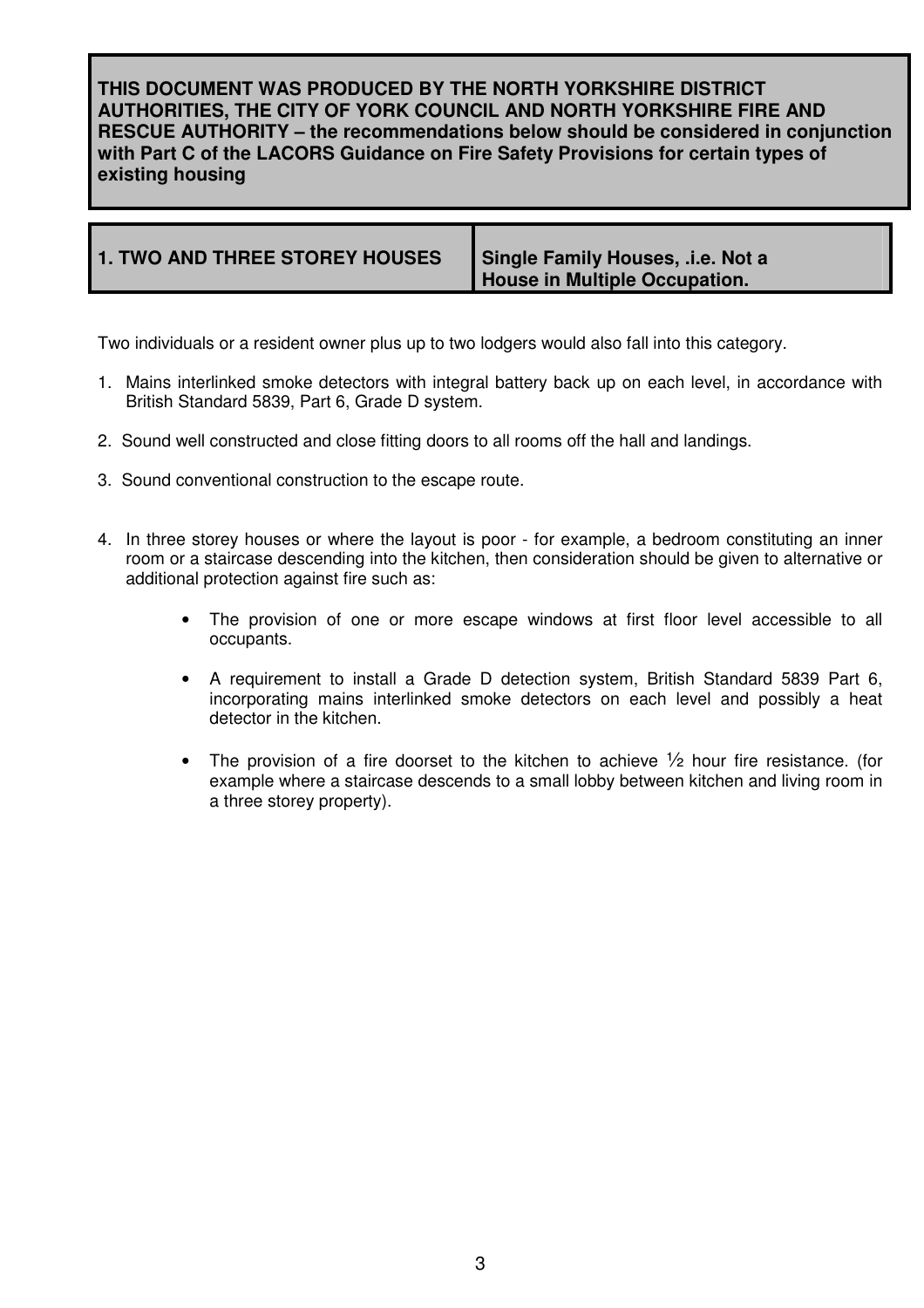# **EXAMPLE: 2 STOREY FAMILY HOUSE**



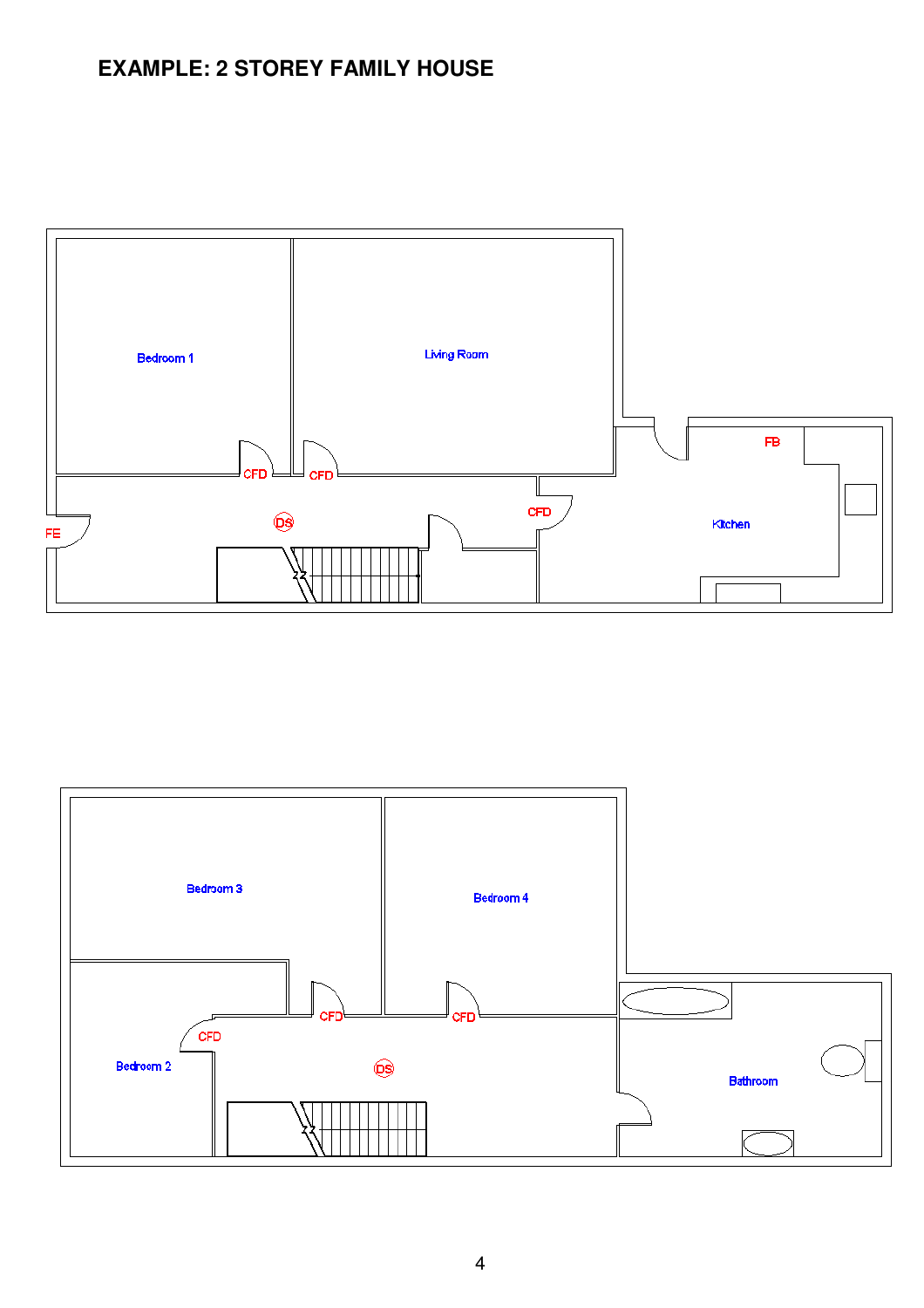### **2. TWO STOREY HOUSE IN MULTIPLE OCCUPATION**

This type of accommodation is generally thought to represent less risk than bedsit and hostel type accommodation and therefore if the owner can provide suitable evidence via a risk assessment that the management and subsequent risks have been reduced the following standards should be acceptable.

- 1. Automatic Fire Detection Interlinked hard-wired smoke detectors with integral battery back up located at each level within the staircase enclosure linked to a smoke detector in the living room and to a heat detector in the kitchen (BS 5839: Part 6) Cellars to have detection if present.
- 2. Sound, well constructed and close fitting doors to all rooms off the escape route. It is recommended that fire doors should be fitted to kitchens and/or communal living rooms exiting on to the means of escape.
- 3. Sound, conventional construction to the escape route.
- 4. Where construction standards are poor, travel distances are long or other high risk factors are present, a 30 minute protected route may be required.
- 5. There should be an easy and immediate exit from the building at all times (for example. A Yale type lock or thumb turn lock on the final exit door).
- 6. Fire fighting equipment:-

1 x Fire blanket to the shared kitchen to comply with BS EN 1869.

Recommendation for 1 x 13A fire extinguisher to the ground floor entrance area and first floor landing (not dry powder).

7. A satisfactory layout and means of escape should be provided for the building. Ideally the means of escape should be directly to a final exit door and not pass through a room. Where the means of escape is not ideal (for example staircase leading down into a kitchen) then an escape window at first floor level accessible to all occupants should be provided and where practical a fire door fitted to the bottom of the stair to separate the kitchen from the stair. The provision of a fire door at the base of the stair is not necessary if all first floor rooms have access to an escape window without having to go across the top of an open stairway.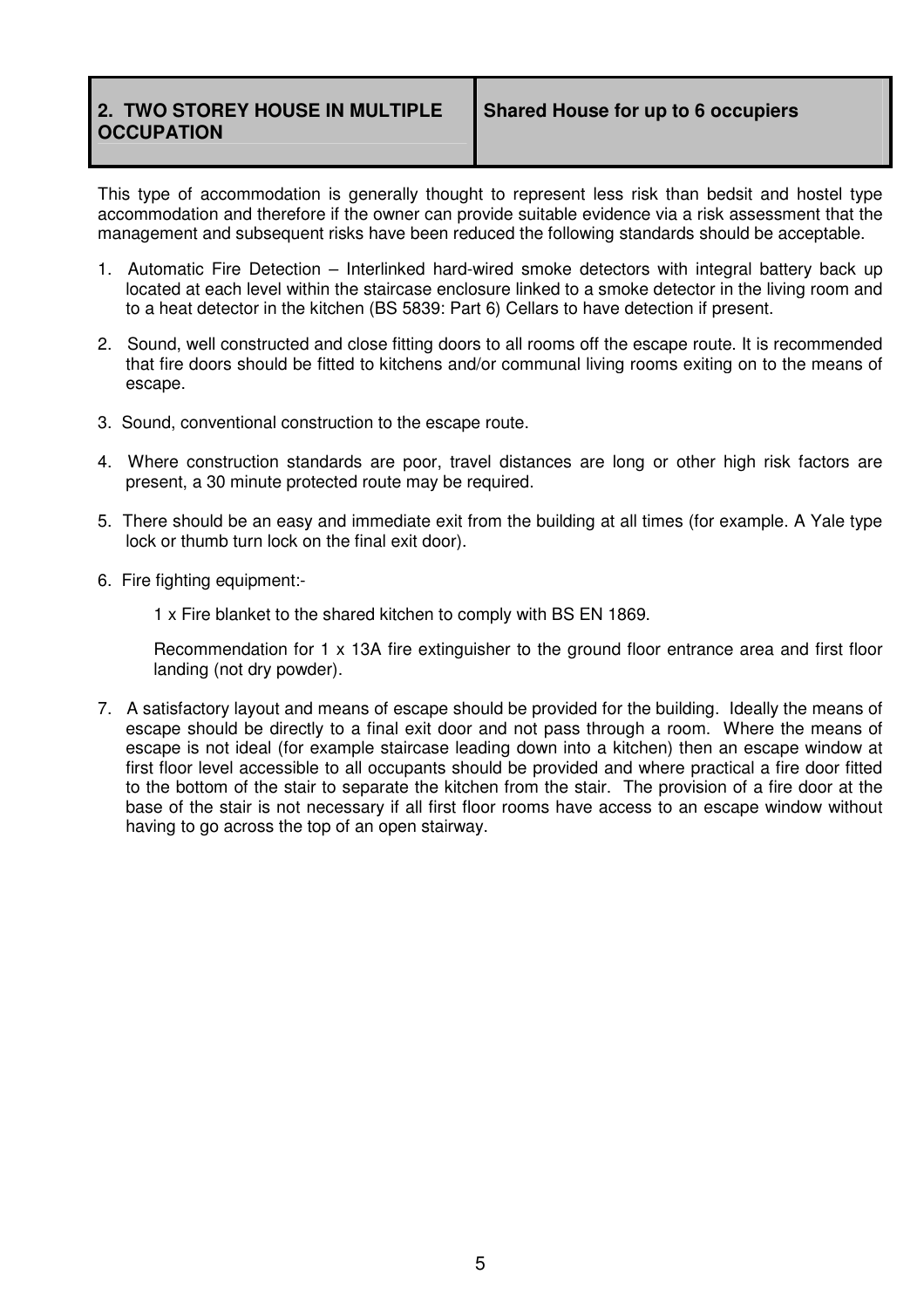# **EXAMPLE: 2 STOREY SHARED HOUSE UP TO 6 OCCUPIERS**



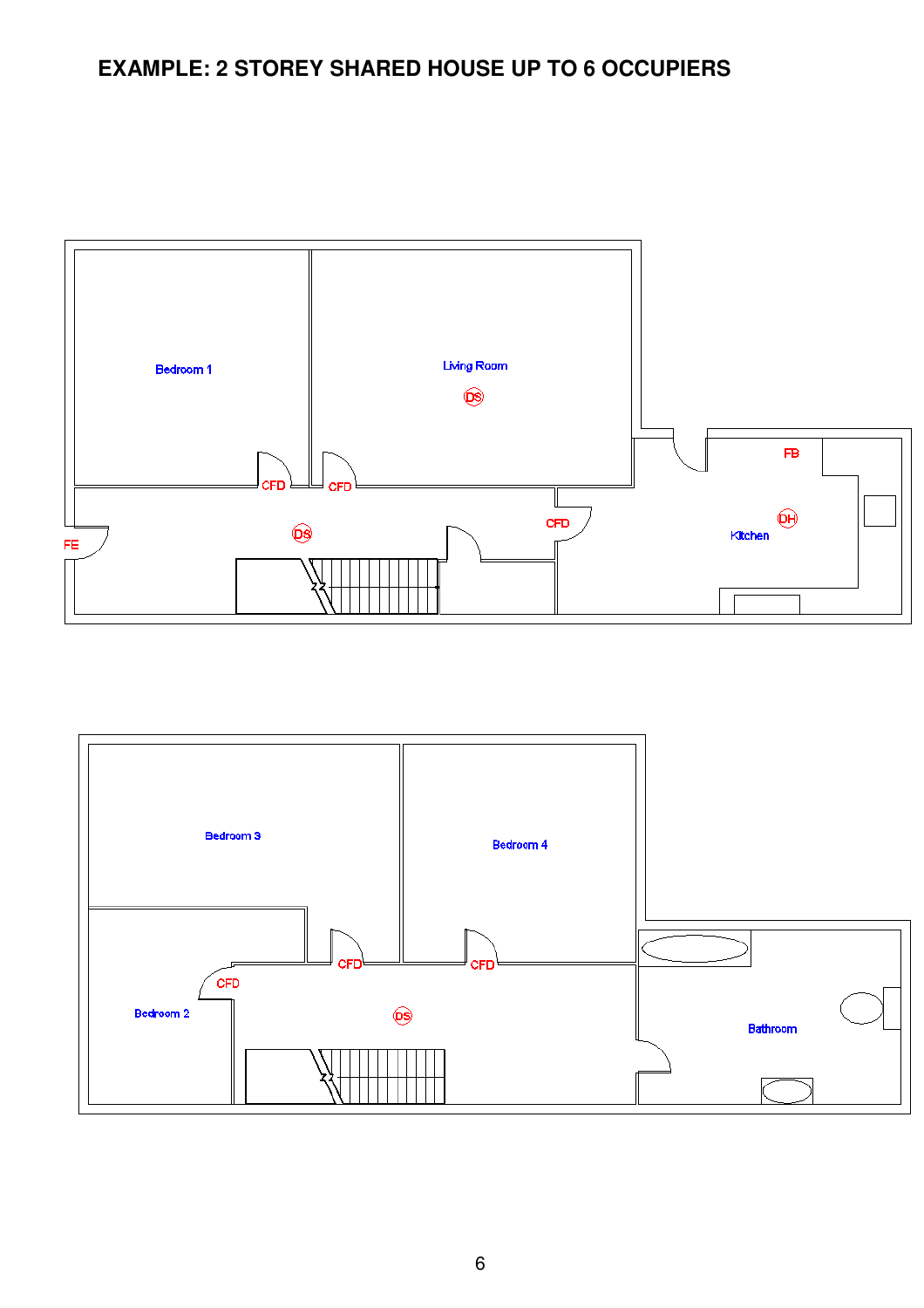This type of accommodation is generally thought to represent less of a risk than bedsit or hostel accommodation but an increase in the number of occupants is likely to increase the risks above those in a small shared house. Therefore if the owner can provide suitable evidence via a risk assessment that the management and subsequent risks have been reduced the following standards should be acceptable.

- 1. Automatic Fire Detection (AFD) interlinked hard-wired smoke detectors (heat detector to kitchen) with integral battery back up within the staircase enclosure, rooms accessed from the staircase enclosure (with the exception of the bathroom/WC) (Include all bedrooms, living rooms, dining rooms and cellar (if present) and any corridors used as the escape route. (BS: 5839 Part 1 and BS: 5839 Part 6).
- 2. Fire doors to all rooms leading onto a means of escape (with the exception of bathrooms/wc)
- 3. Walls to the ground floor kitchen and to the staircase enclosure to be  $\frac{1}{2}$  hour fire resistant. Ground floor ceilings to the kitchen and staircase enclosure to be½ hour fire resistant.
- 4. Stairs to be underdrawn to provide  $\frac{1}{2}$  hour fire resistance and understairs cupboards to have  $\frac{1}{2}$ hour fire resistant doors and lining or the cupboard to be taken out of permanent use. Where a smoke detector (linked to the system) is fitted in the cupboard a fire door to the cupboard is not required.
- 5. There should be an easy and immediate exit from the building at all times ( for example, a Yale type lock/thumb turn on the final exit).
- 6. Fire fighting equipment:-

1 x Fire blanket to the shared kitchen.

Recommended - 1 x 13A fire extinguisher to the ground floor entrance area and first floor landing (not dry powder).

7. A satisfactory layout and means of escape should be provided for the building. Ideally the means of escape should be directly to a final exit door and not pass through a room. Where the means of escape is not ideal (for example staircase leading down into a kitchen) then an escape window at first floor level accessible to all occupants should be provided and a ½ hour fire door fitted to the bottom of the stair (where practical) to separate the kitchen from the stair. The provision of a fire door at the base of the stair is not necessary if all first floor rooms have access to an escape window without having to go across the top of an open stairway. In addition where the escape route is not ideal and exit route is complex consideration will be given to the provision of emergency lighting.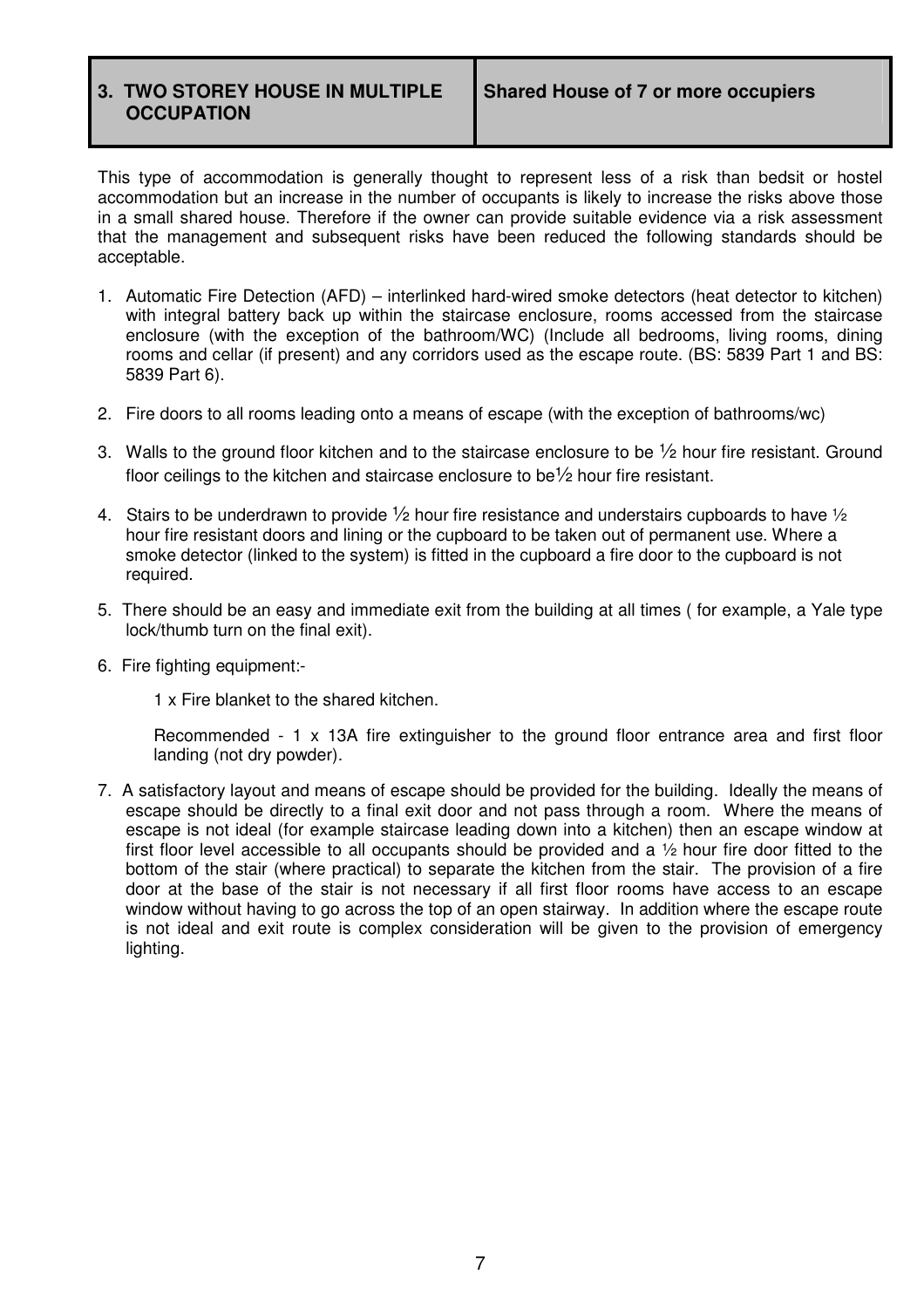# **EXAMPLE: 2 STOREY SHARED HOUSE 7 OR MORE OCCUPIERS**





8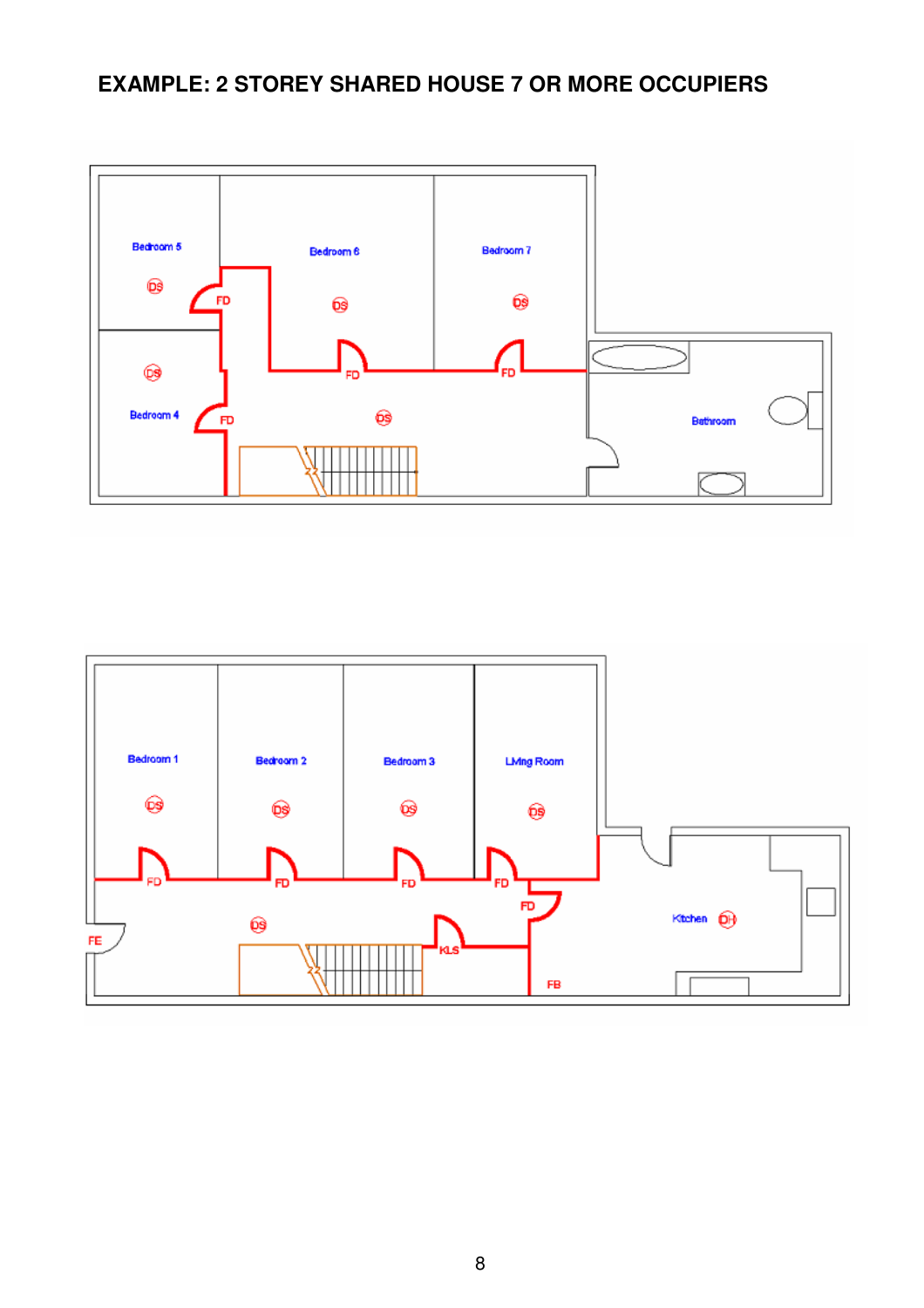### **4. TWO STOREY HOUSE IN MULTIPLE OCCUPATION**

- 1. Fire Detection Mixed system Grade D system, BS 5839 Part 6. Interlinked mains wired smoke alarms with integral battery back up located throughout the escape route. Where cooking facilities are sited within bedsits and additional smoke alarm with integral battery back up located in each bedsit. Where cooking facilities are sited in shared kitchen, not within bedsits, interlinked smoke alarms with integral battery back up located in each communal kitchen and interlinked smoke alarms with integral battery back up located in any cellar.
- 2. Fire doors to all rooms that can be accessed from the staircase, (with the exception of the bathroom/WC).
- 3. Fire door to the kitchen in all layouts.
- 4. 30 minute protected route including wall and ceiling constructions to risk rooms.
- 5. Stairs to be underdrawn to provide  $\frac{1}{2}$  hour fire resistance and understairs cupboards to have  $\frac{1}{2}$ hour fire resistant doors and lining or the cupboard to be taken out of permanent use. Where a smoke detector (linked to the system) is fitted in the cupboard a fire door to the cupboard is not required.
- 6. There should be an easy and immediate exit from the building at all times.( for example, a Yale type/thumb turn lock on the final exit door).
- 7. Emergency lighting to the escape routes may be necessary when escape route is long or complex or lacking effective borrowed light.(British Standard 5266: Part 1).
- 8. Fire fighting equipment:-

1 x Fire blanket to each room where cooking takes place.

Recommended 1 x 13A fire extinguisher to the ground floor entrance area and first floor landing (not dry powder).

9. A satisfactory means of escape from the building should be provided. Where the means of escape is not ideal (for example, the staircase leads down into the kitchen), then an alternative means of escape should be provided (for example construction of a corridor or lobby at ground floor level to ensure a protected route to the final exit, or the provision of escape windows to first floor rooms).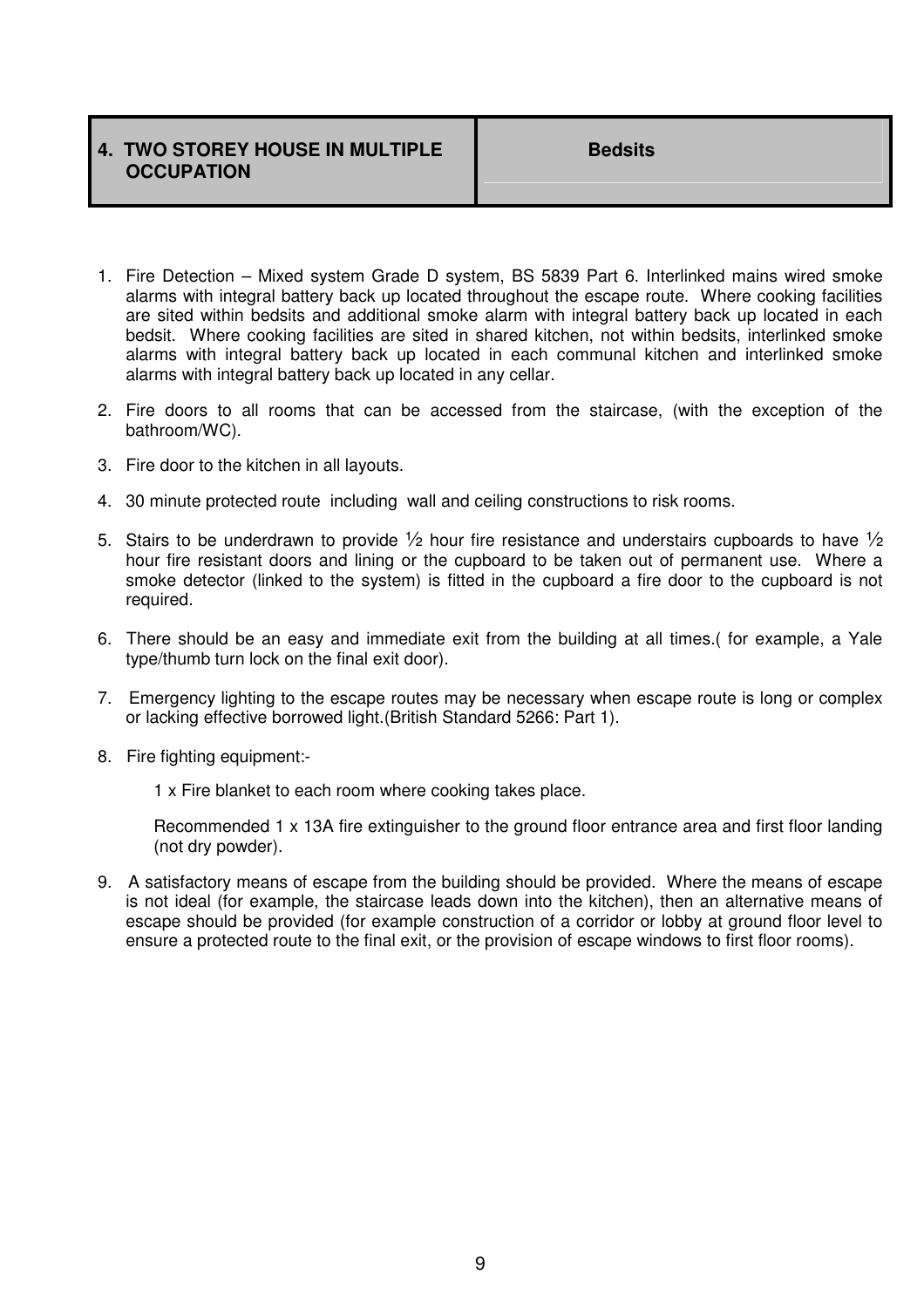# **EXAMPLE: 2 STOREY BEDSITS**



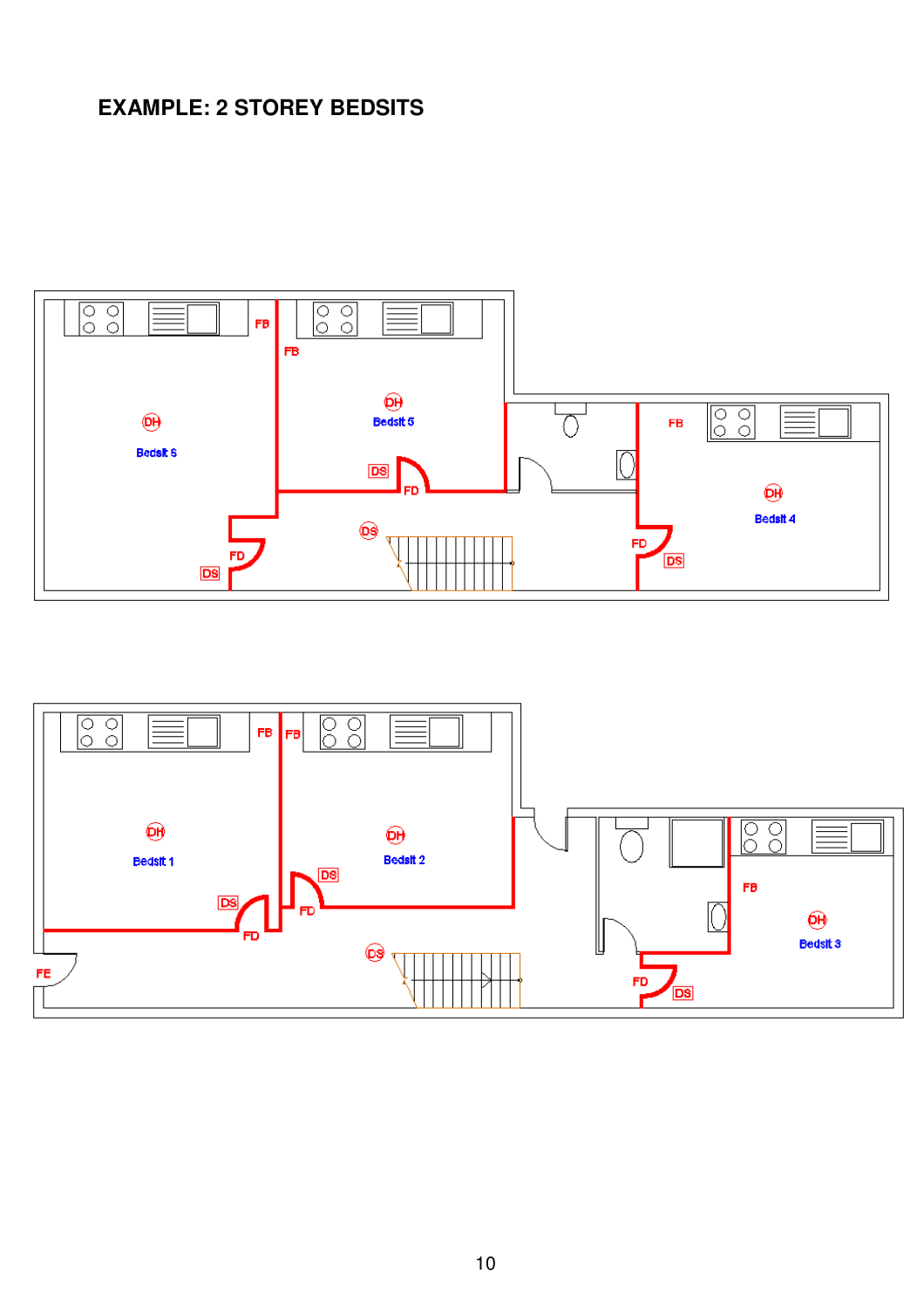**5. THREE OR FOUR STOREY HOUSE IN MULTIPLE OCCUPATION** 

- 1. Provision of mains interlinked smoke detectors to the escape route at each level and to the living room interlinked with heat detector to the kitchen with integral battery back up. Interlinked detector to cellar if present. (Grade D BS 5839 : Part 6). Ensure a minimum sound level of 75 decibels in all bedrooms.
- 2. **In three storey properties it may be acceptable to have a protected route and close fitting doors capable of achieving 20 minutes fire resistance, however when carrying out a full refurbishment or upgrade of the property the following standard should be considered.** A protected escape route should be provided i.e.  $\frac{1}{2}$  hour fire resistant doors to all rooms leading onto a means of escape (with the exception of bathrooms/wc), including fire doorsets to British Standard 8214 (where detection is not within bedrooms, smoke seals should not be fitted to fire doors). Higher risk sources shall also be protected by 30 minutes protection (for example electric meters in the escape route, understairs cupboards.)
- 3. Stairs to be underdrawn to provide  $\frac{1}{2}$  hour fire resistance and understairs cupboards to have  $\frac{1}{2}$ hour fire resistant doors and lining or the cupboard to be taken out of permanent use. Where a smoke detector (linked to the system) is fitted in the cupboard a fire door to the cupboard is not required.
- 4. There should be an easy and immediate exit from the building at all times (for example, a Yale type lock/thumb turn on the fire exit door).
- 5. An emergency lighting system should be provided to the protected escape route to comply with BS 5266 Part 1 where the route is long, complex or lacking effective borrowed light. (this is not considered necessary where there are no communal stairways or other shared facilities above the first floor level ).
- 6. Fire fighting equipment:-

1 x Fire blanket to each room where cooking takes place.

Recommended - 1 x 13A fire extinguisher to the ground floor entrance area, first floor landing and second floor landing (not dry powder).

7. A satisfactory layout and satisfactory means of escape from the building should be provided. Where the means of escape is not ideal (for example, the staircase leads down into a kitchen), then an alternative means of escape should be considered (for example construction of a lobby/corridor at ground floor to ensure a protected route to the final exit, provision of an escape window at first floor level which is accessible to all occupants of the building).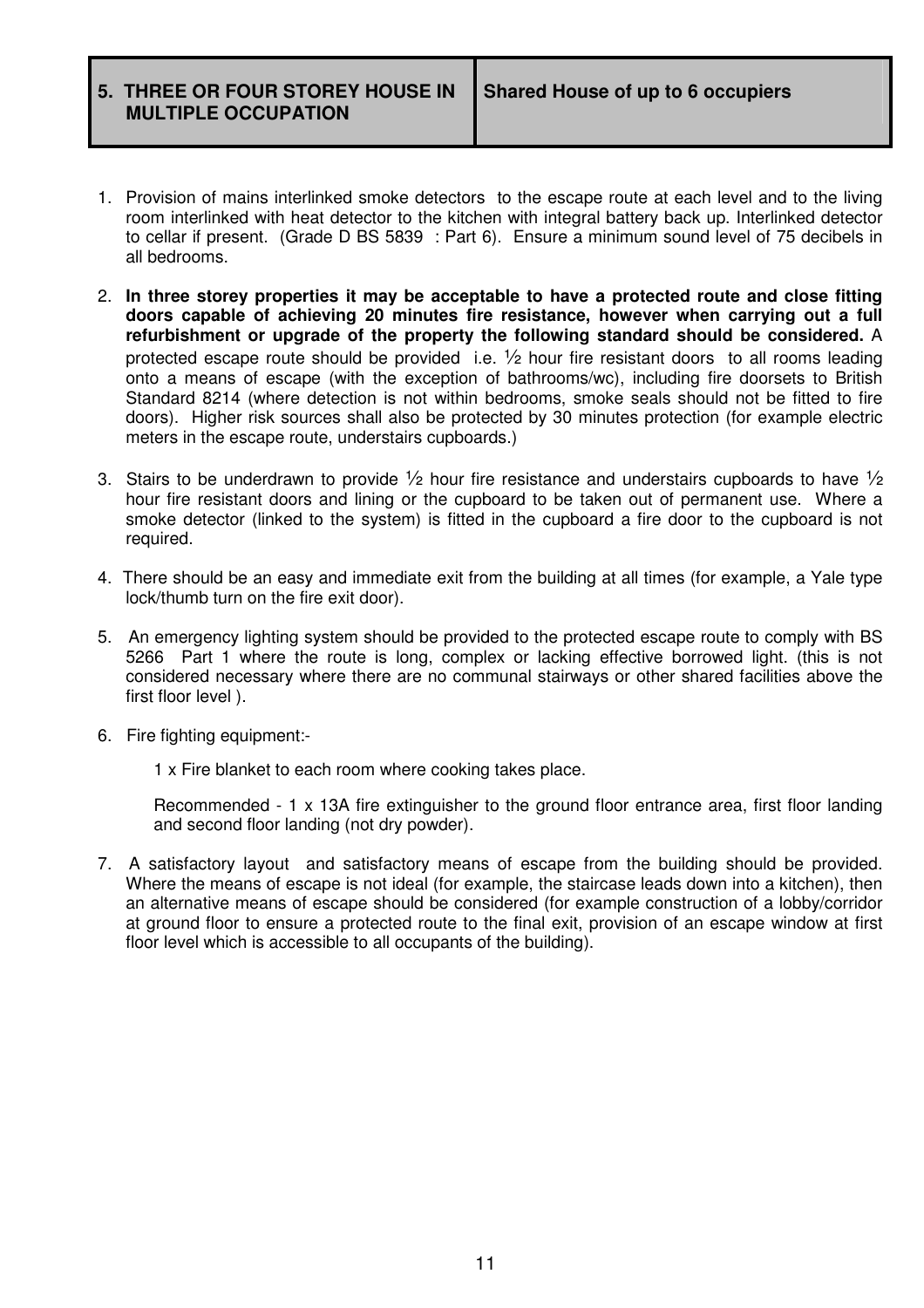# **EXAMPLE: 3 OR 4 STOREY SHARED HOUSE UP TO 6 OCCUPIERS**

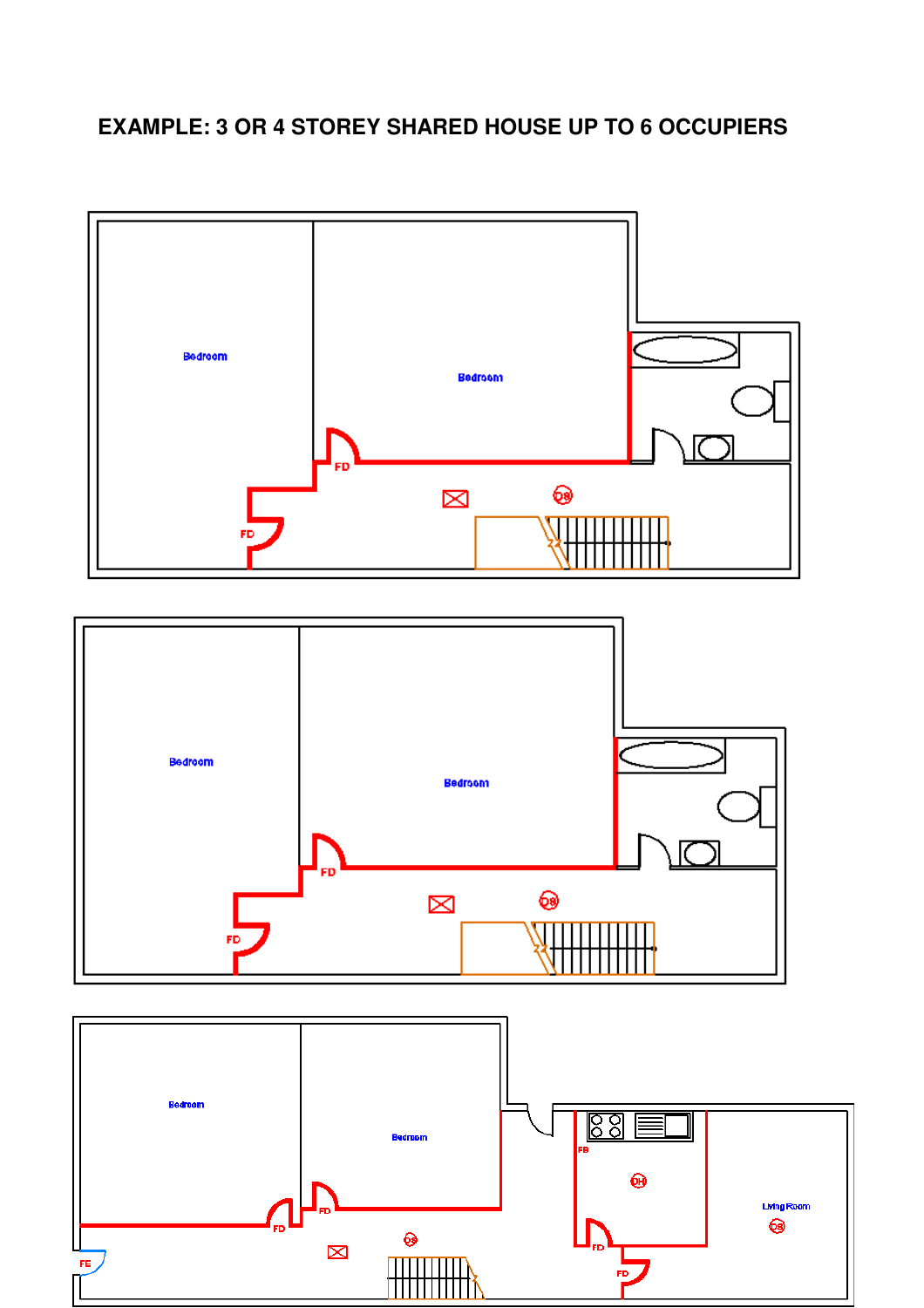### **6. THREE OR FOUR STOREY HOUSE IN MULTIPLE OCCUPATION**

**Shared Houses of 7 or more occupiers** 

- 1. Automatic Fire Detection and alarm system throughout the building (staircase enclosure and lobbies and rooms leading off the staircase enclosure) (heat detectors as opposed to smoke detectors in all rooms with cooking facilities) (Grade A system in accordance with British Standard 5839: Part 1). Ensure a sound level of 75 decibels in all bedrooms.
- 2. Break glass call points to each floor.
- 3. A protected escape route should be provided i.e.  $\frac{1}{2}$  hour fire resistant doors to all rooms leading onto a means of escape (with the exception of bathrooms/wc), including fire doorsets to British Standard 8214. Higher risk sources shall also be protected by 30 minutes protection (for example electric meters in the escape route, understairs cupboards.)
- 4. Stairs to be underdrawn to provide  $\frac{1}{2}$  hour fire resistance and understairs cupboards to have  $\frac{1}{2}$ hour fire resistant doors and lining or the cupboard to be taken out of permanent use. Where a smoke detector (linked to the system) is fitted in the cupboard a fire door to the cupboard is not required.
- 5. There should be an easy and immediate exit from the building at all times ( for example, a Yale type lock on the fire exit door
- 6. Emergency lighting to all escape routes which are long, complex or lacking effective borrowed light. (British Standard 5266: Part 1).
- 7. Fire Fighting equipment:-

1 x Fire blanket to each room where cooking takes place.

Recommended - 1 x 13A fire extinguisher located at ground floor entrance area, first floor landing, second floor landing and third floor landing (not dry powder).

8. A satisfactory layout and satisfactory means of escape from the building should be provided. Where the means of escape is not ideal (for example, the staircase leads down into a kitchen), then an alternative means of escape should be considered (for example construction of a lobby/corridor at ground floor to ensure a protected route to the final exit, provision of an escape window at first floor level which is accessible to all occupants of the building).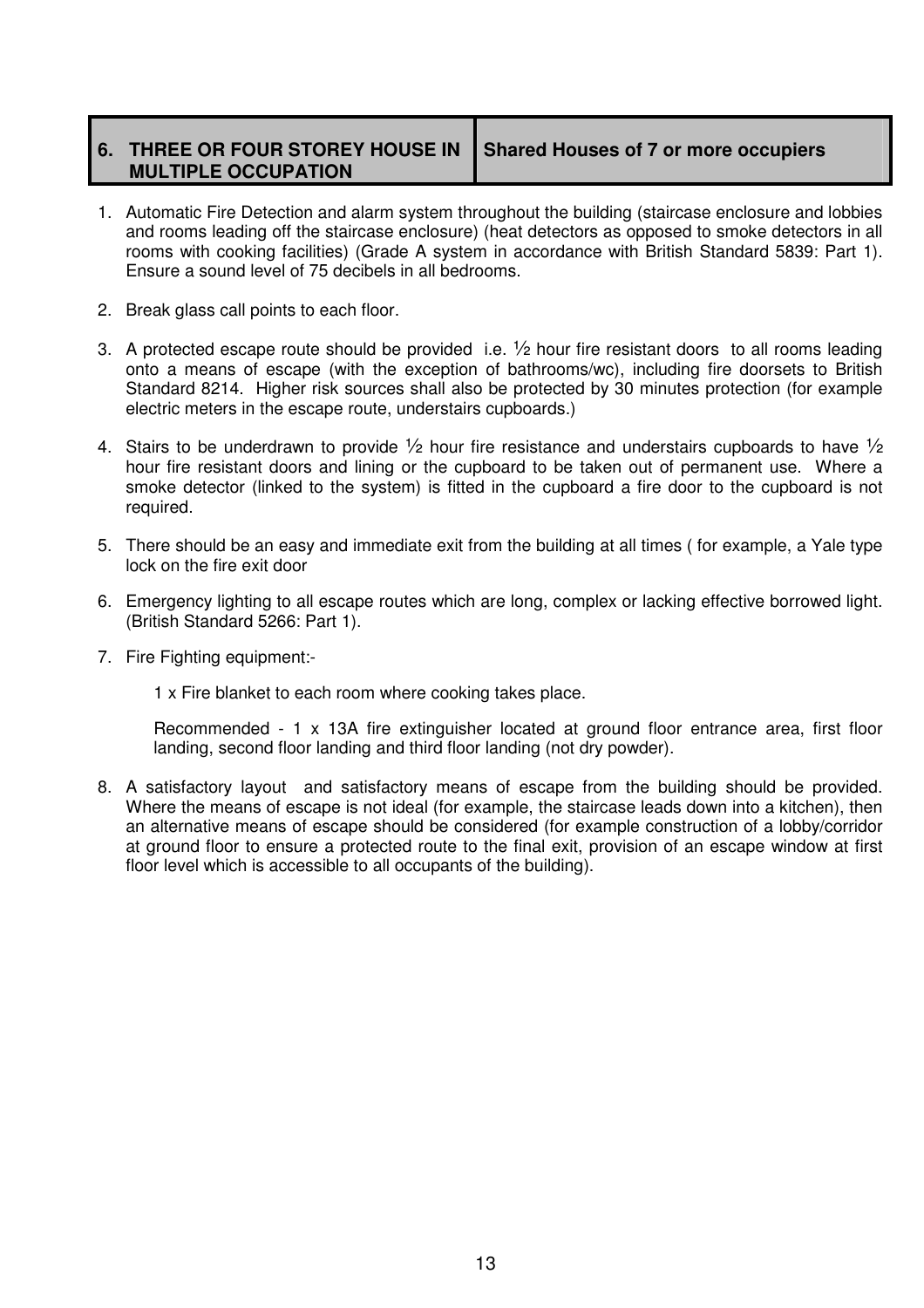**EXAMPLE: 3 STOREY SHARED HOUSE OF 7 OR MORE OCCUPIERS**





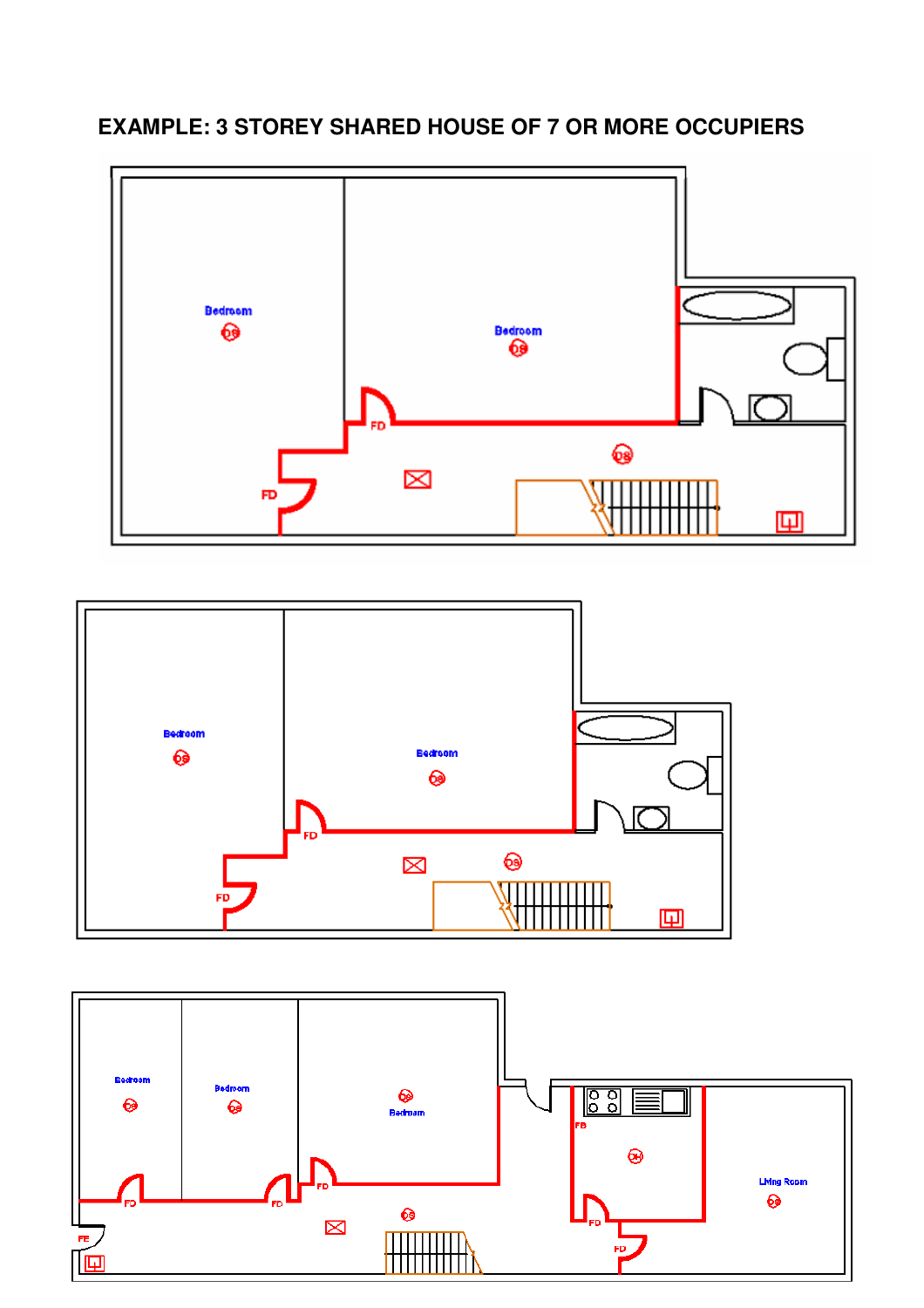**7. THREE OR FOUR STOREY HOUSE IN MULTIPLE OCCUPATION Bedsits** 

- 1. **Fire Detection Mixed system, BS 5839 Parts 1 and 6. Grade A system with mains wired interlinked smoke alarms with integral battery back up located throughout the escape route plus heat alarms in bedsits, shared kitchens, cellar and other risk rooms. Where no cooking facilities exist in bedsits then smoke alarms in preference to heat alarms. In addition independent Grade D smoke alarm with integral battery back up to each bedsit.**
- 2. Break glass call points to each floor.
- 3. Single door protection to the staircase enclosure, i.e.  $\frac{1}{2}$  hour fire resistant doors to all rooms that can be accessed from the staircase, (with the exception of the bathroom/WC).
- 4. Single door protection to all kitchens, i.e. ½ hour fire resistant doors.
- 5. Walls within the staircase enclosure to be  $\frac{1}{2}$  hour fire resistant. Ceilings to the kitchen and to the staircase enclosures to be  $\frac{1}{2}$  hour fire resistant. (Where cooking facilities are provided within rooms/or other high risk sources then the ceilings and all walls to these rooms to be  $\frac{1}{2}$  hour fire resistant).
- 6. Stairs to be underdrawn to provide  $\frac{1}{2}$  hour fire resistance and understairs cupboards to have  $\frac{1}{2}$ hour fire resistant doors and lining or the cupboard to be taken out of permanent use. Where a smoke detector (linked to the system) is fitted in the cupboard a fire door to the cupboard is not required.
- 7. There should be an easy and immediate exit from the building at all times ( for example, a Yale type lock on the fire exit door
- 8. Emergency lighting to all escape routes which are long, complex or lacking effective borrowed light. (British Standard 5266: Part 1).
- 9. Fire Fighting equipment:-

1 x Fire blanket to each room where cooking takes place.

Recommended - 1 x 13A fire extinguisher located at ground floor entrance area, first floor landing, second floor landing and third floor landing (not dry powder).

10. A satisfactory layout and satisfactory means of escape from the building should be provided. Where the means of escape is not ideal (for example, the staircase leads down into a kitchen), then an alternative means of escape should be considered (for example construction of a lobby/corridor at ground floor to ensure a protected route to the final exit, provision of an escape window at first floor level which is accessible to all occupants of the building).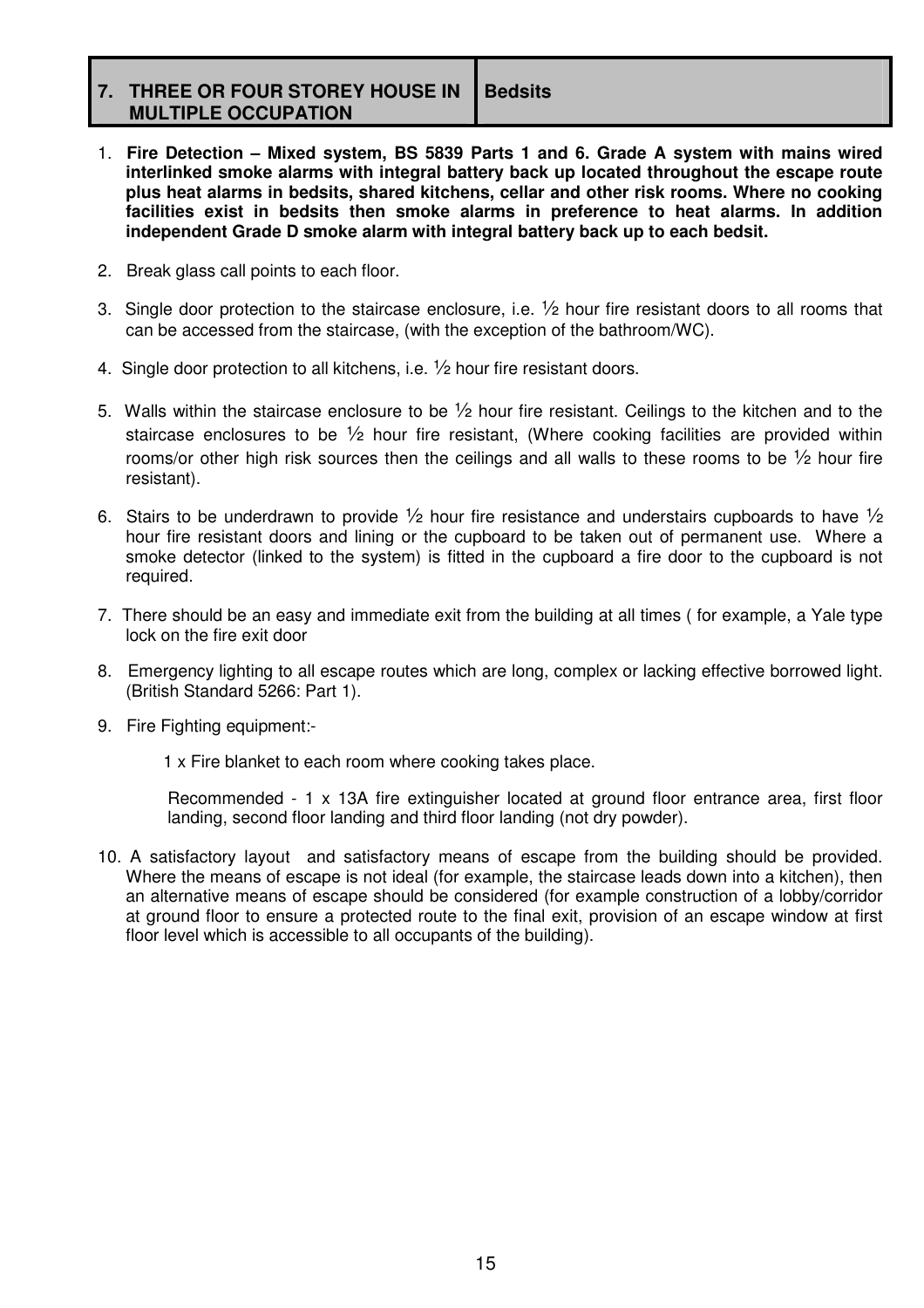**EXAMPLE: 3 STOREY BEDSITS** 





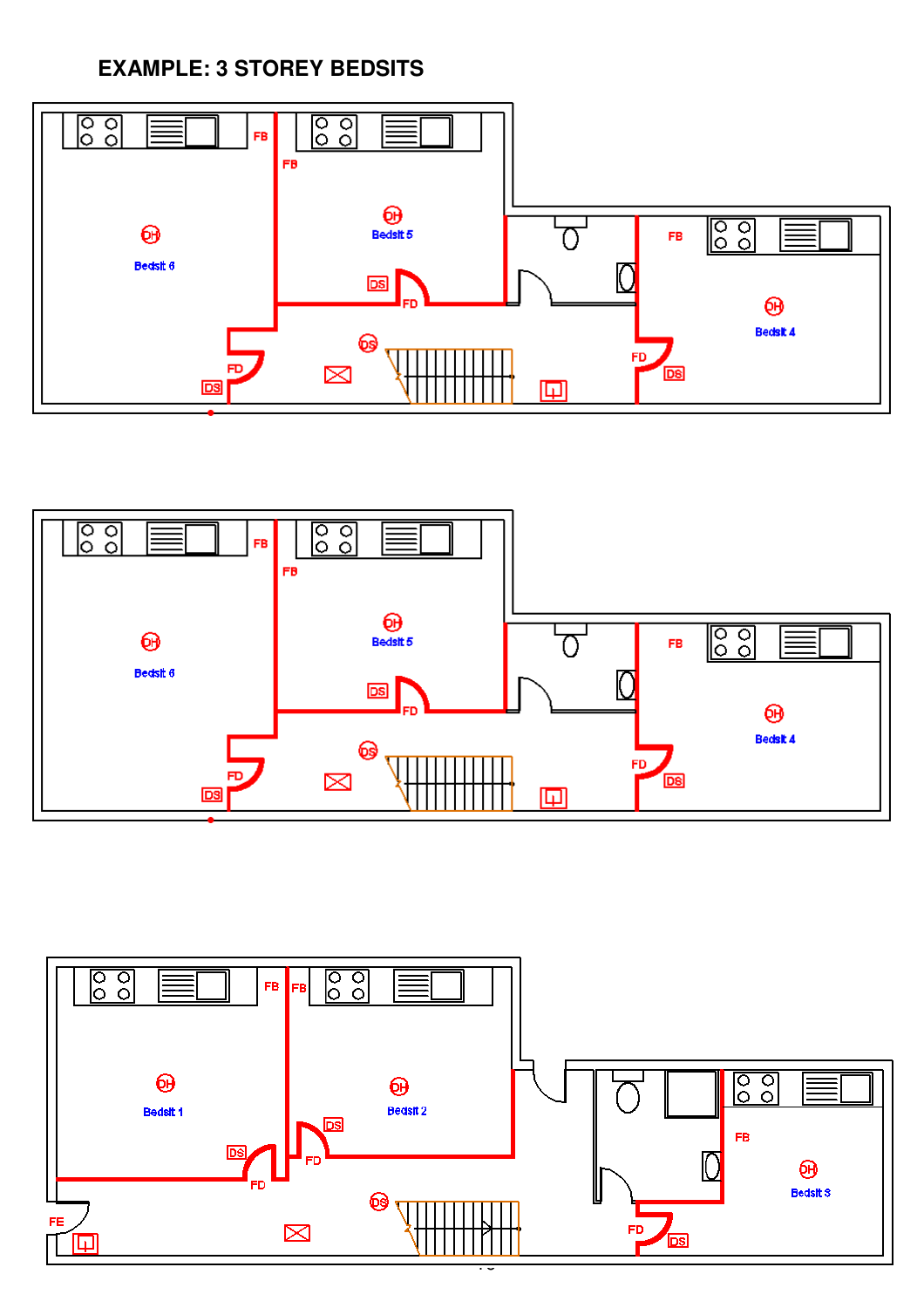- 1. A mixed type fire alarm system shall be provided comprising a Grade D system to the common escape route ( ie an interlinked smoke detector with integral battery back up at each level) and interlinked to a heat detector in the lobby/entrance of each flat. Non interlinked mains operated smoke alarms with integral battery back up in the lobby/entrance to each flat. (Grade D System, BS 5839 : Part 6).
- 2. A protected escape route of a minimum standard of  $\frac{1}{2}$  hour fire resistance should be provided from each flat, including fire doorsets to each flat entrance (British Standard 8214). Sound, well constructed and close fitting doors within each flat.
- 3. There should be an easy and immediate exit from the building at all times (for example a Yale type lock on the final exit door).
- 4. A fire blanket should be provided to the kitchen of each flat in accordance with BS EN 1869. Recommend 1 x 13A fire extinguisher on each floor in the common parts
- 5. Where the travel distance within a flat is greater than 9 metres, contact the relevant local authority or North Yorkshire Fire and Rescue Service for further guidance.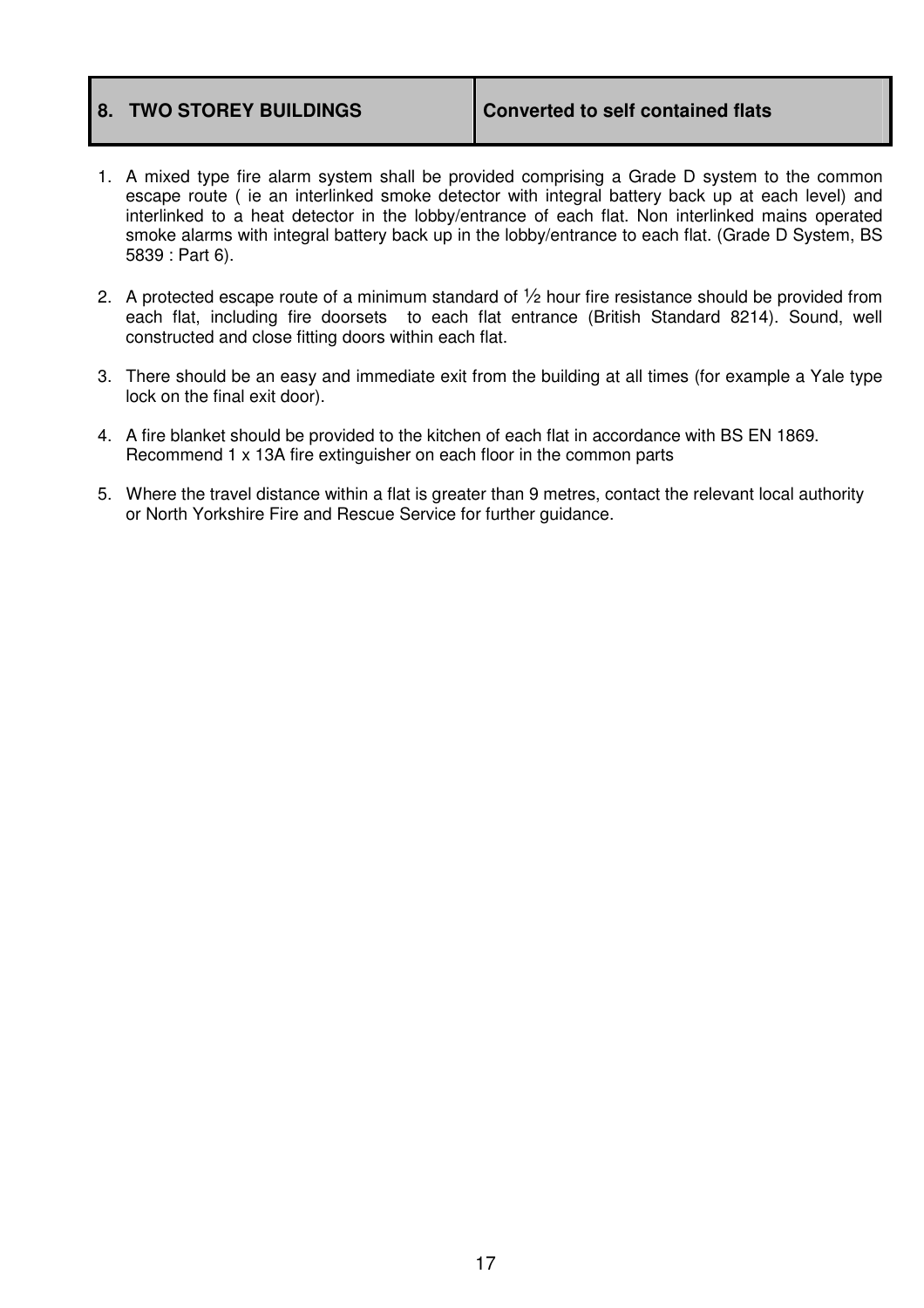## **EXAMPLE: 2 STOREY CONVERTED SELF CONTAINED FLATS**



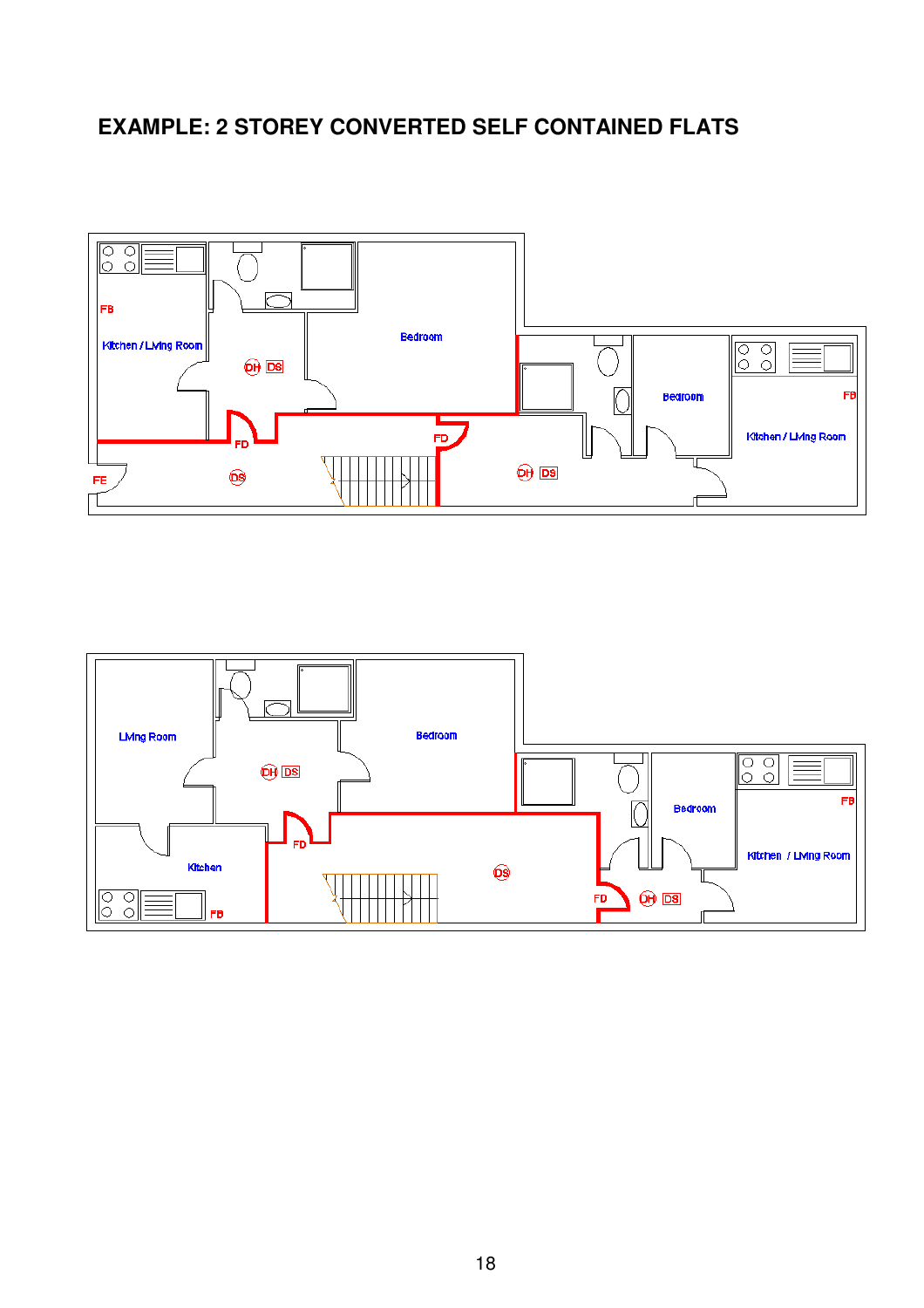### **9. THREE STOREY BUILDINGS Converted to self contained flats**

- 1. A mixed-type fire alarm system should be provided in accordance with the recommendations of BS 5839 : Part 6. This would entail a Grade A (Part 1) system to the common escape route ( incorporating control panel, smoke detectors and call points) and to each flat (interlinked to a heat detector). In addition there should be a separate independent Grade D system to each flat which may be a single mains operated smoke detector. ( Parts 1 and 6, BS 5839)
- 2. A protected escape route of a minimum standard of  $\frac{1}{2}$  hour fire resistance should be provided from each flat including fire doorsets to BS 8214 to all flat entrances. Sound, conventional close fitting doors within each flat.
- 3. Separation between flats should be a minimum standard of  $\frac{1}{2}$  hour fire resistance.
- 4. There should be an easy and immediate exit from the building at all times (for example a Yale type lock on the final exit door).
- 5. An emergency lighting system should be provided to the protected escape route in accordance with BS 5266: Part 1 where the route is long, complex or lacking effective borrowed light.
- 6. A fire blanket should be provided to the kitchen of each flat in accordance with BS EN 1869. Recommended  $-1 \times 13A$  fire extinguisher on each floor in the common parts.
- 7. Where the travel distance within a flat is greater than 9 metres, contact the relevant local authority or North Yorkshire Fire and Rescue Service for further guidance.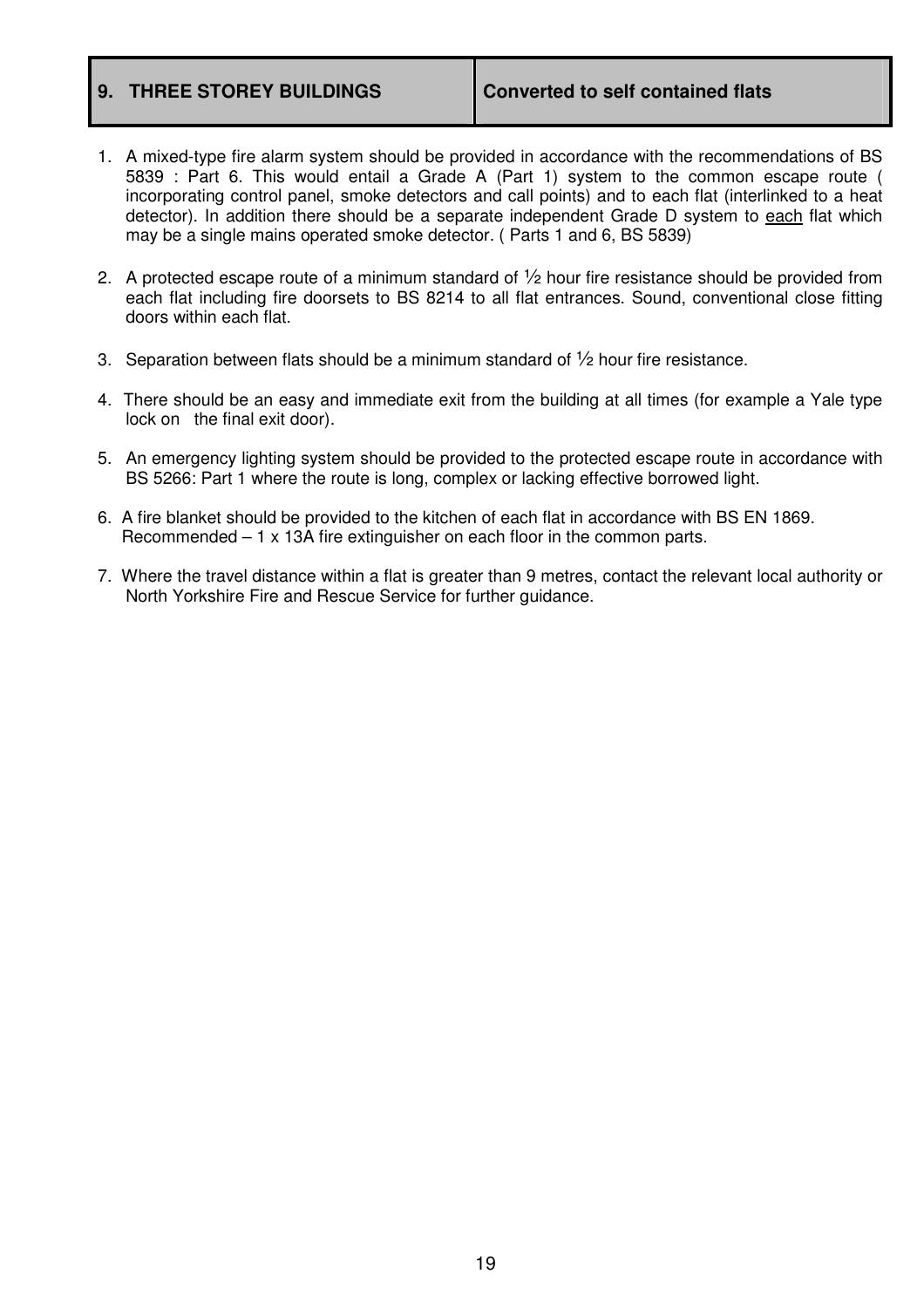# **EXAMPLE: 3 STOREY CONVERTED SELF CONTAINED FLATS**





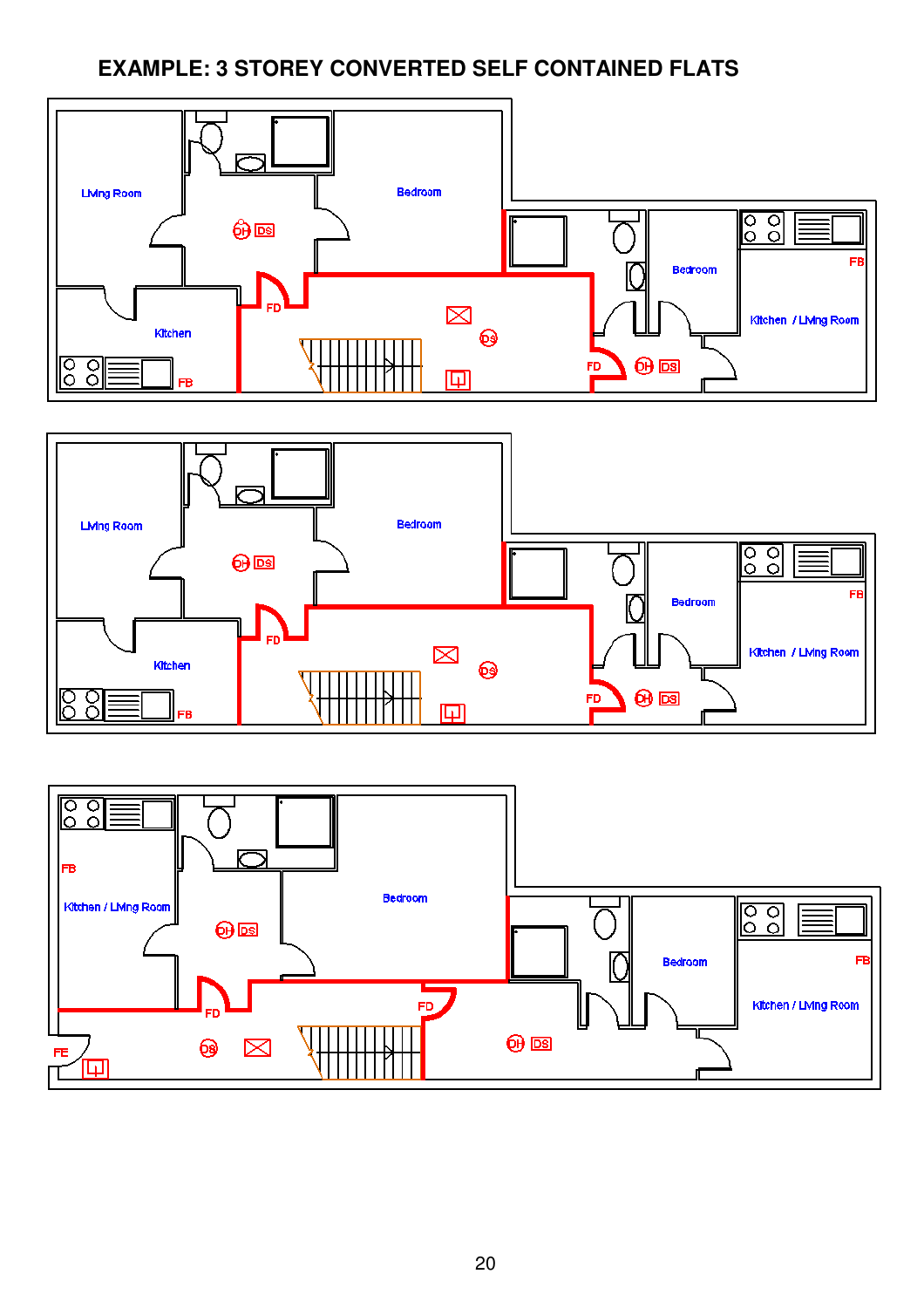### 10. TWO OR MORE STOREYS **Flats above commercial units**

- 1. A Grade A fire alarm system should be provided to cover the common escape route and the entrance lobby/circulation area of each flat with linkage to commercial units where those units are in the same ownership. BS 5839. Refer to points 7 and 8 for level of detection within flats and common escape routes.
- 2. A protected escape route of a minimum standard of  $\frac{1}{2}$  hour fire resistance should be provided, including fire doorsets to BS 8214.
- 3. Separation between flats should achieve a minimum standard of  $\frac{1}{2}$  hour fire resistance.
- 4. Separation between flats and commercial parts of the building should be a minimum standard of 1 hour fire resistance.
- 5. There should be an easy and immediate exit from the building at all times (for example, a Yale type lock/thumb turn on the fire exit door).
- 6. An emergency lighting system may need to be provided to the protected escape route in accordance with BS 5226 where the route is long, complex or lacking effective borrowed light.
- 7. A fire blanket should be provided to the kitchen of each flat in accordance with BS EN 1869 Recommend – 1 x 13A fire extinguisher on each landing of the common parts .
- 8. In the case of Houses in Multiple Occupation of greater than 3 stories, purpose built blocks and more complex forms of sleeping accommodation, advice should be sought from the Fire Authority and it may be appropriate to conduct joint inspections.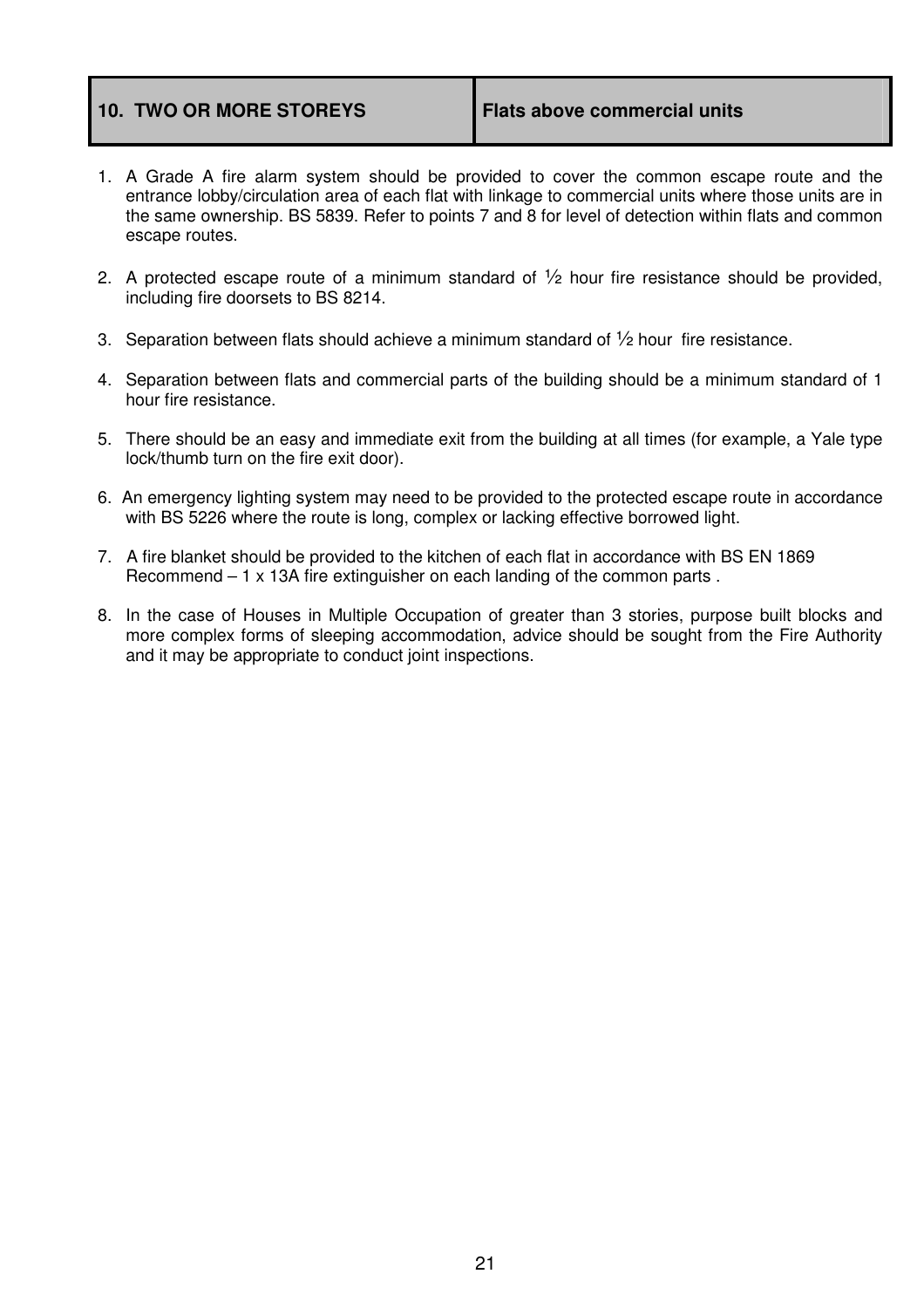# **EXAMPLE: FLATS ABOVE COMMERCIAL UNITS**



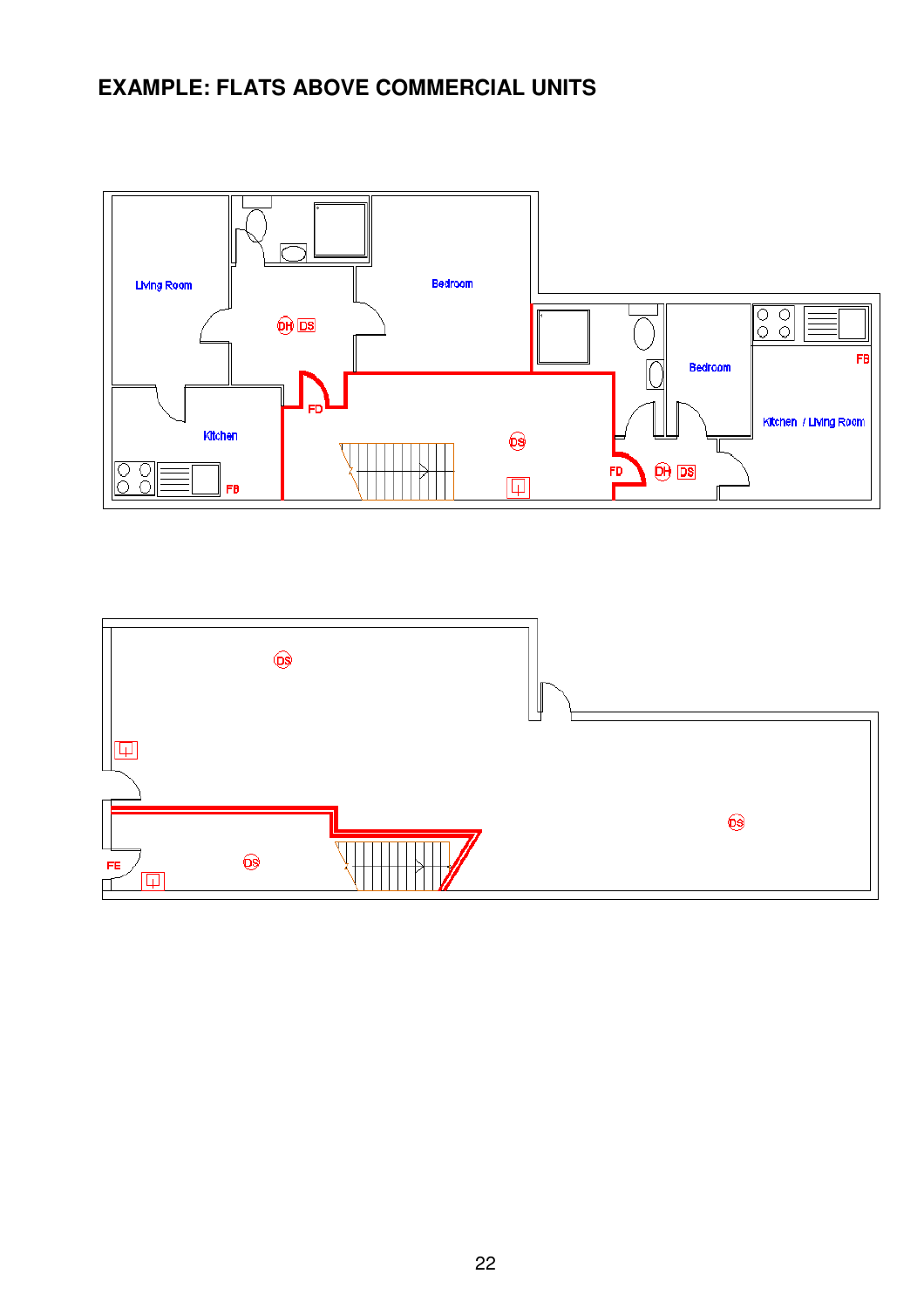### **11. 5 STOREYS AND OVER**

### **Requirements**

1. Due to the complex nature of the individual construction type, further guidance should be sort from the Local Authority and the Local Fire Authority.

| <b>12. PURPOSE BUILT BUILDINGS</b> | Self contained flats |
|------------------------------------|----------------------|
|                                    |                      |

1. Further guidance should be sort from the Local Authority and the Local Fire Authority.

### **13. PROPERTIES WITH HABITABLE BASEMENTS**

1. Basements used, as accommodation should be separated from the ground floor by two fire doors which each resist fire for 30 minutes. The first of these should be at the top of the stairs and the second at the bottom. It may be necessary to provide a fire resistant partition at the bottom of the stairs in which to fit a fire door. (For alternatives to this standard consult North Yorkshire Fire and Rescue or your local authority)

### **14. AUTOMATIC SPRINKLER SYSTEMS**

The provision of an Automatic Sprinkler System in accordance with British Standards 9251, sprinkler systems for residential and domestic occupancies may allow a relaxation of some of the above requirements, providing the premises are no more than 20 metres in height.

Sprinkler systems are well recognised as the most effective way of saving life should a fire occur within an HMO. When installed as part of the initial construction or on a retro-fit, 'trade-offs' against the traditional methods of fire safety that have been mentioned above can be made, i.e. the need to provide fire extinguishers or the need for high level of structural fire resistance. If you would like to discuss these alternative measures please contact your Local Authority or the Local Fire Authority.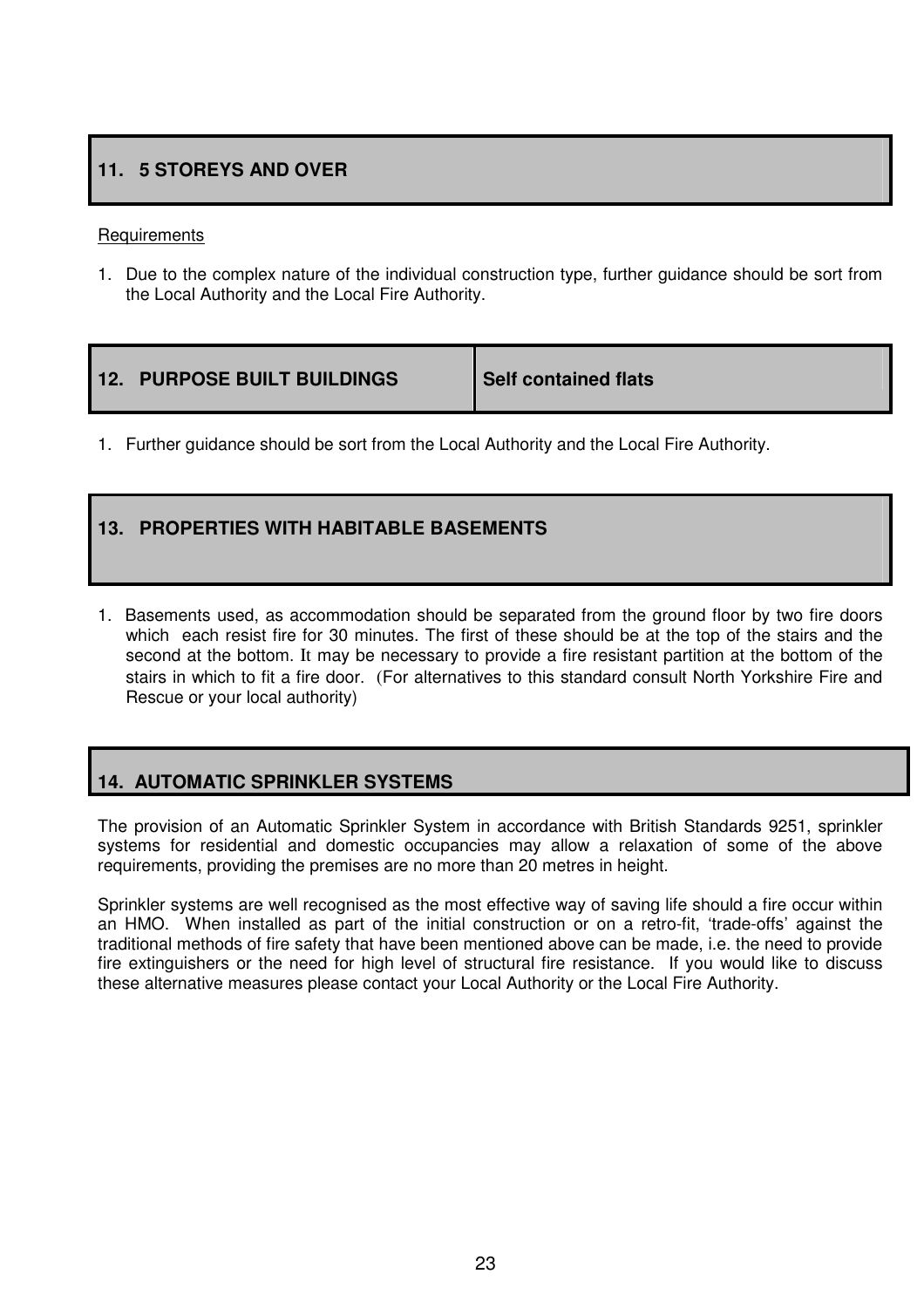# **CONTACT DETAILS**